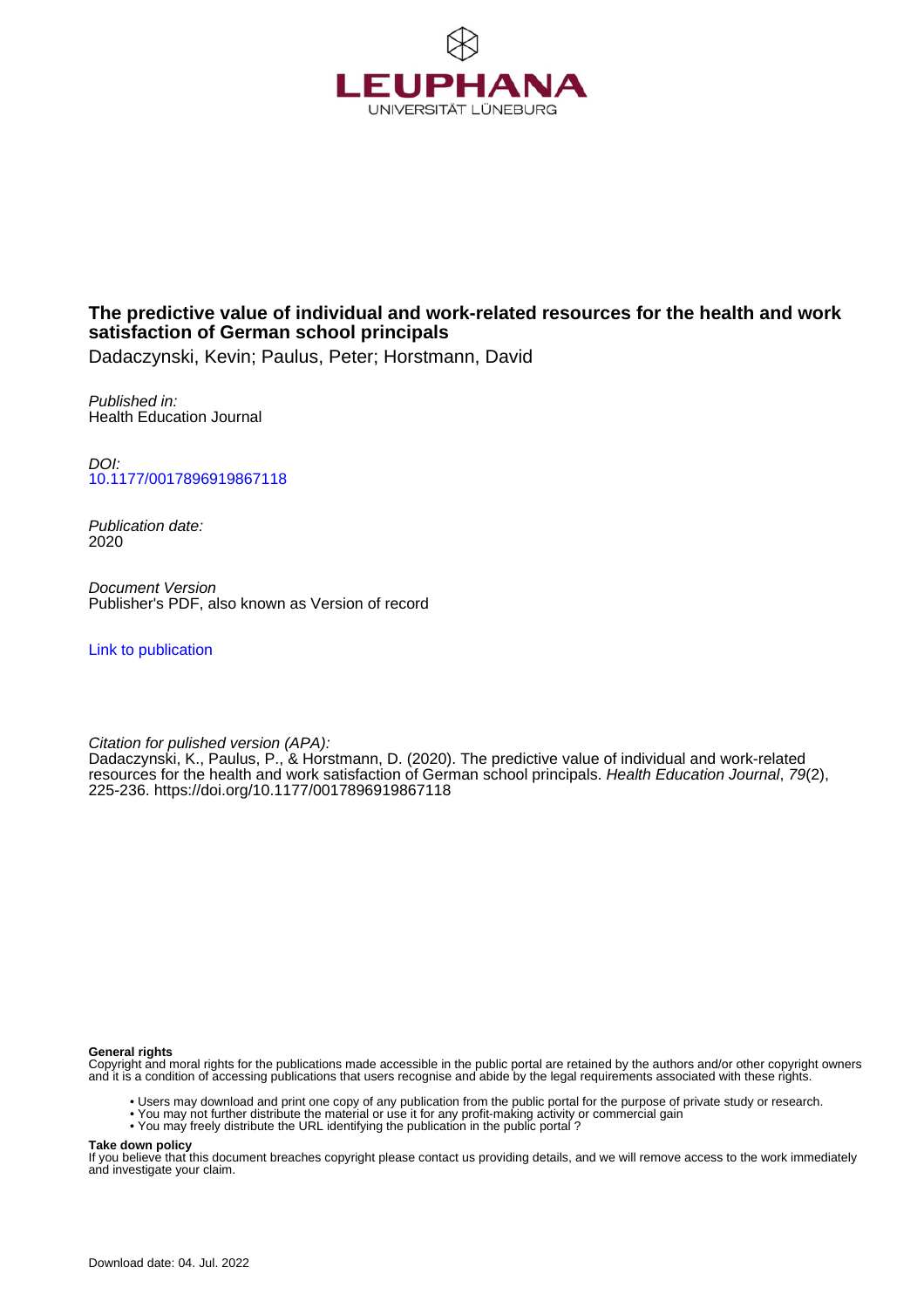*Original Article*



# HEJ

Health Education Journal 2020, Vol. 79(2) 225–236 © The Author(s) 2019  $\circledcirc$   $\circledcirc$ 

DOI: 10.1177/0017896919867118 Article reuse guidelines: [sagepub.com/journals-permissions](https://uk.sagepub.com/en-gb/journals-permissions) [journals.sagepub.com/home/hej](https://journals.sagepub.com/home/hej)



# **Kevin Dadaczynskia,b , Peter Paulusb and David Horstmannb**

a Faculty of Nursing and Health Science, Fulda University of Applied Sciences, Fulda, Germany bCenter for Applied Health Sciences, Leuphana Universität Lüneburg, Lüneburg, Germany

#### **Abstract**

**Objective:** This study aimed to investigate individual and work-related resources (decision latitude, selfefficacy and work-related sense of coherence) and their relationship to health and work outcomes (general health, cognitive and emotional irritation, and work satisfaction) among German school principals.

**Method:** In 2016, all teachers and principals in Lower Saxony, Germany, were invited to participate in an online-based cross-sectional study. Data from a sub-set of 1,026 school principals and members of the school leadership team (i.e. vice principals) were analysed using univariate and bivariate analysis and stepwise linear regression.

**Results:** Findings revealed fairly high levels of self-efficacy and decision latitude and low levels of sense of coherence for administrative tasks. With regards to health, more than one quarter of respondents reported a poor general health status, and more than one third reported being dissatisfied or very dissatisfied with their work. Primary school principals were more often affected by low levels of resources as well as lower health status and work satisfaction. Based on a series of regression analyses, decision latitude and selfefficacy proved to be the strongest predictors of all health and work outcomes.

**Conclusion:** Given that school leaders are of critical importance for their entire school, this professional group should be placed more firmly in the focus of school health education and promotion. There is a particular need for health promotion measures for primary school principals, who have the least resources and the lowest health status.

#### **Keywords**

Decision latitude, irritation, job satisfaction, school principals, self-efficacy, sense of coherence

#### **Corresponding author:**

Kevin Dadaczynski, Faculty of Nursing and Health Science, Fulda University of Applied Sciences, Leipziger Strasse 123, Fulda 36012, Germany.

Email: [kevin.dadaczynski@pg.hs-fulda.de](mailto:kevin.dadaczynski@pg.hs-fulda.de)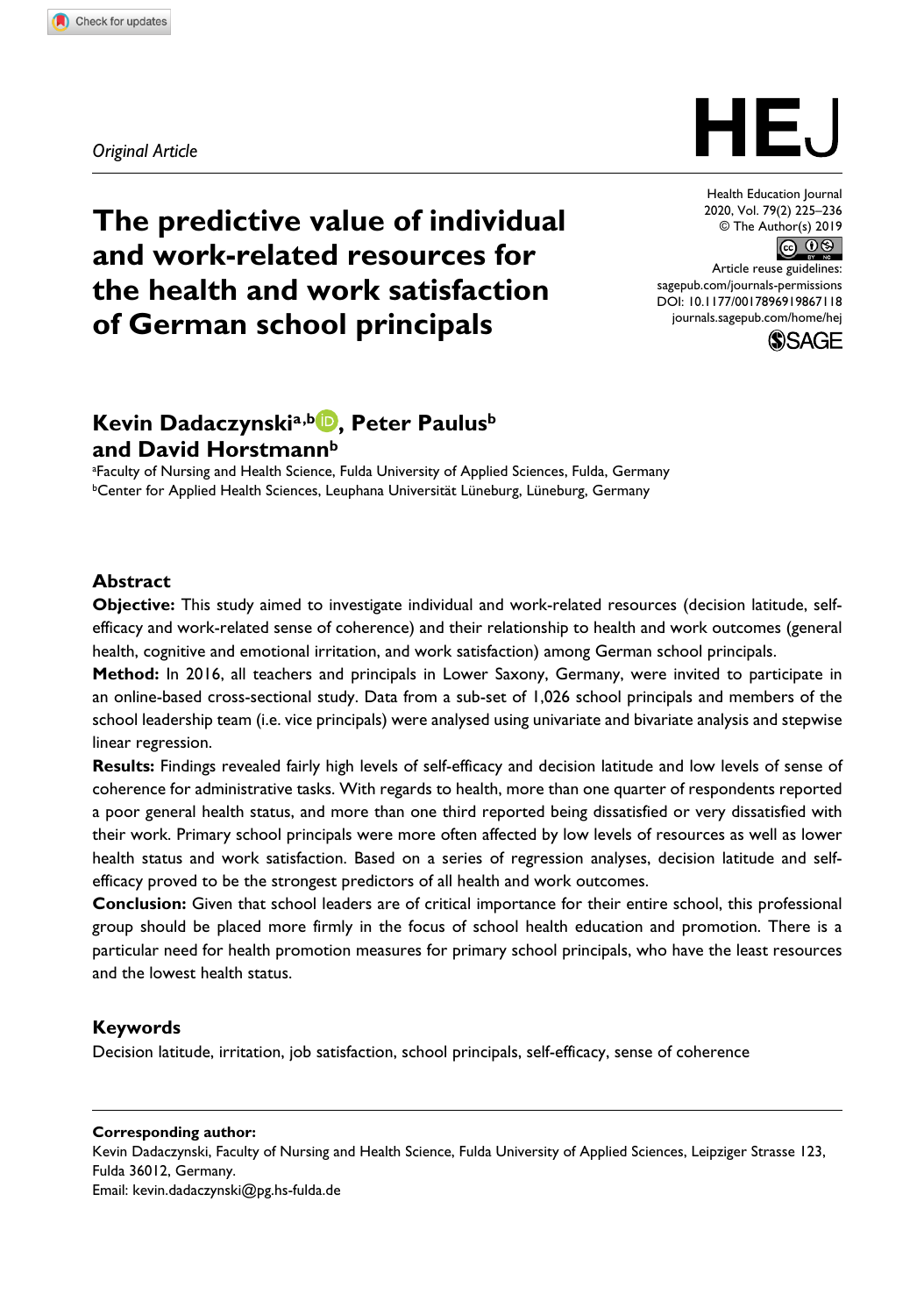# **Background**

Worldwide, school principals face increasing job demands and responsibilities resulting from the Global Educational Reform Movement (GERM). First described by Pasi Sahlberg (2012), GERM encompasses increasing educational standardisation (e.g. international student tests), higher use of management practices and stronger school accountability (see also Fuller and Stevenson, 2019). Based on this development, schools and their leaders have gained more autonomy, which is reflected, among other things, in greater decision power to manage the school budget (e.g. to hire school staff, to maintain school facilities). In contrast, this process of decentralisation has been accompanied by increasing influences at the system level through, for example, national standardised tests and curricula as well as national school inspections (Huber, 2004). These developments can be seen in Germany, where education policy is the responsibility of the 16 federal states. For example, in 2007, the concept of 'autonomous' school was introduced in the federal state of Lower Saxony and anchored in §32 of the Lower Saxony School Act. According to this concept, schools act on their own responsibility in the areas of planning, implementation and evaluation of teaching, management, organisation and administration.

In addition to tasks resulting from centralisation (e.g. financial planning, staff recruitment and development, facility management) and decentralisation (e.g. documentation and reporting, nationwide school tests), school principals are first and foremost educational experts responsible for developing the school programme, for coordinating the teaching and for ensuring coherence between the teaching methods and student learning (Beausaert et al., 2016; Huber, 2004). Moreover, despite substantial heterogeneity in school principals' roles among European countries, school principals have their own teaching duties which are higher in primary compared to secondary schools.

Given the large number of work tasks and the importance of this occupational group for all school matters, it is perhaps surprising that school leaders are not systematically the subject of health research (Dicke et al., 2018). In their study, Phillips et al. (2007) investigated the prevalence and causes of work-related stress in 290 school principals from Southern England. The results revealed that 43% of respondents perceived their job as 'very' or 'extremely stressful', with the highest values found for work overload and reduced work–life balance. With regard to sources of managerial stress, school type differences could be found with higher stress levels to curriculum changes for primary school principals. In contrary, secondary school principals felt more stressed when handling pupil discipline and allocating resources. Similarly, Darmody and Smyth (2016) reported that 45% of Irish primary school principals (*n*=898) felt stressed by their job. Higher levels of stress were associated with lack of support, poor school climate and current disciplinary measures. Additional sources of stress identified in other empirical studies include time management (e.g. Grissom et al., 2015; Whitaker, 1996), lack of resources (e.g. Chaplain, 2001) and state/ federal rules and policies (e.g. Chaplain, 2001; Friedman, 2001).

Although limited, available evidence shows that school principals are often affected by physical and mental health complaints that exceed those experienced by other occupational groups and the general population (Hasselhorn and Nübling, 2004; Phillips et al., 2008). Using the Short Form 12 (SF-12) questionnaire, Dewa et al. (2009) concluded in their Canadian study that approximately 50% of the school leaders surveyed (*n*=108) were below the population-based norm of mental health. Overall, evidence from Germany revealed that work-related stress of school principals is significantly associated with negative outcomes such as more psychosomatic complaints and lower levels of well-being (Dadaczynski and Paulus, 2016; Hasselhorn, 2009).

Even if school principals seem to be of growing interest for school health promotion and education in recent years (e.g. Dadaczynski and Paulus, 2015), the majority of existing research has a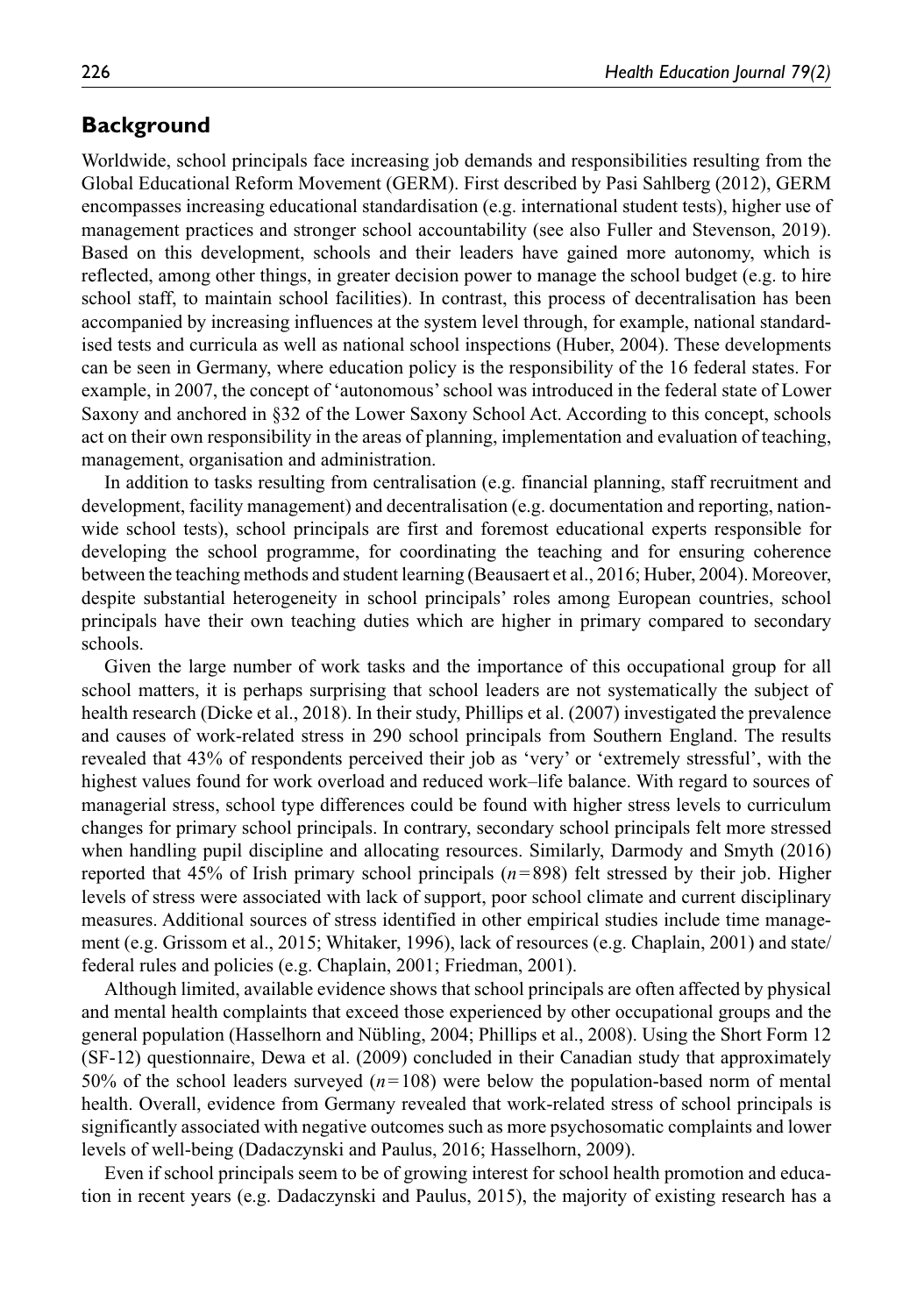pathogenetic orientation, focusing on risk factors and their detrimental effects on health outcomes. In contrast, resources for health have scarcely been examined. Because the risks and strains are significant, but not sufficient, conditions for explaining health, the present paper investigates principals' resources and their relationship to health outcomes. Specifically, the following research questions are addressed:

- 1. What is the prevalence of individual and work-related resources of German school principals?
- 2. Are there differences in the extent of resources with regard to the sociodemographic and school variables of German school principals?
- 3. To what extent do individual and work-related resources predict health outcomes and work satisfaction for German school principals?

# **Theoretical underpinnings of individual and work resources and health**

It is widely known that stress can negatively affect individuals' health if internal or external resources are not available to them to appropriately cope with demands. The salutogenesis model developed by Aaron Antonovsky (1987) represents a theoretical basis that introduced a paradigm shift from a risk-factor orientation towards a protective-factor orientation. Sense of coherence (SoC) is a main concept within the model. SoC refers to a global orientation towards viewing one's life as structured, manageable and coherent. As a coping capacity, SoC consists of three dimensions. *Comprehensibility* is defined as the extent to which internal and external stimuli are cognitively perceived as clear and ordered information. *Manageability*, the instrumental dimension, refers to the degree to which individuals perceive that they can deal with internal and external demands. *Meaningfulness*, the motivational dimension, is defined as an individual perception that demands constitute challenges worthy of one's commitment and investment. Empirical findings suggest a direct and an indirect effect of the SoC on diverse health outcomes (physical and mental health, quality of life and well-being; Eriksson and Lindström, 2006). Moreover, studies conducted in workplace settings show better physical and mental health and lower mortality rates for employers with a stronger SoC (e.g. Albertsen et al., 2001; Kinman, 2008; Poppius et al., 2003). More recently, a work-specific application of the SoC has been proposed, and empirical results from Switzerland and South Africa indicate significant associations with burnout, fatigue and work engagement (Bauer et al., 2015; Van der Westhuizen, 2018). Nevertheless, a lack of studies on SoC among school-based professionals can be observed. In one of the few related studies, Seibt et al. (2013) identified a positive association between SoC and good mental health status in German female teachers  $(n=630)$ . Moreover, some effort has been made to develop an SoC instrument focusing on teaching situations (SOCITS; Hoffenbartal and Bocos, 2015), but thus far, no empirical data on its relationship with health and work outcomes have been reported.

In contrast to the lack of findings on SoC, there are numerous findings supporting the high relevance of decision latitude as an organisational resource to support the health status of teachers (e.g. Arvidsson et al., 2016; Hakanen et al., 2006). The demand–control model provides a theoretical framework to explain the relation between the characteristics of the work environment and health outcomes. Decision latitude or autonomy is defined as a job characteristic reflecting the control dimension. It incorporates an individual's ability to make decisions about his or her own job (decision authority) and/or the degree to which the job involves various tasks and requires the development of new abilities (skill discretion). Combining the control dimension with work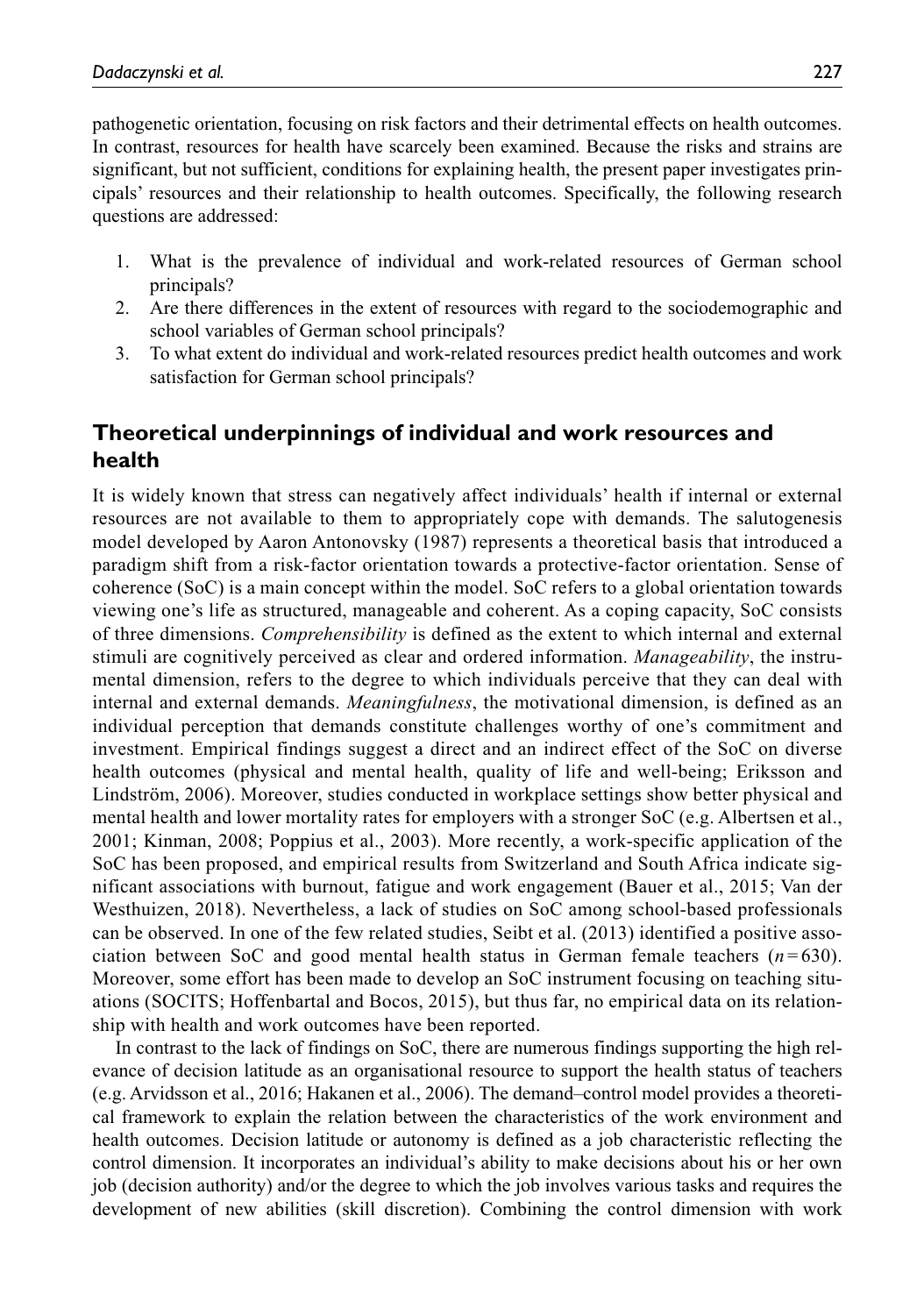demands as a second dimension allows a job to be characterised as high strain (high demands, low control), which poses the risk of reduced mental health (e.g. well-being, burnout; Hakanen et al., 2006; Häusser et al., 2010) and physical health (e.g. coronary heart diseases; Kivimäki et al., 2012). Nevertheless, there is a lack of research on the degree and health relevance of decision latitude for school principals.

Finally, teacher self-efficacy as a personal resource has been examined in a multitude of studies. Grounded in the social cognitive theory (Bandura, 1994: 71), self-efficacy is defined as '[. . .] people's beliefs about their capabilities to produce designated levels of performance that exercise influence over events that affect their lives'. This construct reflects an optimistic belief in one's ability to carry out activities that are required to achieve certain (educational) goals and to meet environmental demands. Correspondingly, self-efficacy has also been operationalised as a mediator that offers protection against the negative effects of job strain on (mental) health outcomes (Schwarzer and Hallum, 2008). Review results incorporating 165 articles suggest positive associations of teacher self-efficacy with well-being (including job satisfaction and commitment) and negative relations with different burnout dimensions (Zee and Koomen, 2016). Again, research findings of school principals are scarce. In the only study that we are aware of, Devos et al. (2007) indicate significant associations between symptoms of burnout and self-efficacy in a sample of  $n=46$  Flemish primary school principals; that is, the more confidence the school principals have in their own abilities, the lower their emotional exhaustion and depersonalisation and the higher their personal accomplishment.

# **Method**

#### *Design and data set*

In this study, we used data from the Mehr Zeit für gute Schulen (More Time for Good Schools) project carried out in June 2016 in Lower Saxony, the second-largest federal state in Germany. The aim of the survey was to gain insight into which activities teachers perceived as particularly challenging or stressful in their everyday working life (Paulus et al., 2017). The study protocol was approved by the Lower Saxony Ministry of Education.

All teachers and school principals from general primary and secondary schools were eligible to participate. The study was carried out as an online survey using the Enterprise Feedback Suite (EFS) survey tool by Questback. To ensure that only authorised persons could take part in the survey, all teachers received a postal letter including general information about the study and an individualised access code. Participation was voluntary, and anonymity was assured. Upon entering the survey site, participants were presented with information regarding the parameters of the study to facilitate informed consent. After checking a consent box at the bottom of the page, participants were directed to the questionnaire.

The population of all school principals, teachers and educational staff in Lower Saxony is approximately  $N=90,000$ . In total,  $n=10,409$  individuals participated in the online study, which corresponds to a response rate of approximately 11%.

#### *Study population*

For the purpose of this paper, only school principals and members of the school leadership team (e.g. vice principals) were considered in a separate sub-set. After a plausibility check and adjustment for incorrect data, this set contained  $n=1,026$  participants. School leaders from vocational schools were excluded from this sub-set and all analyses because variables concerning the SoC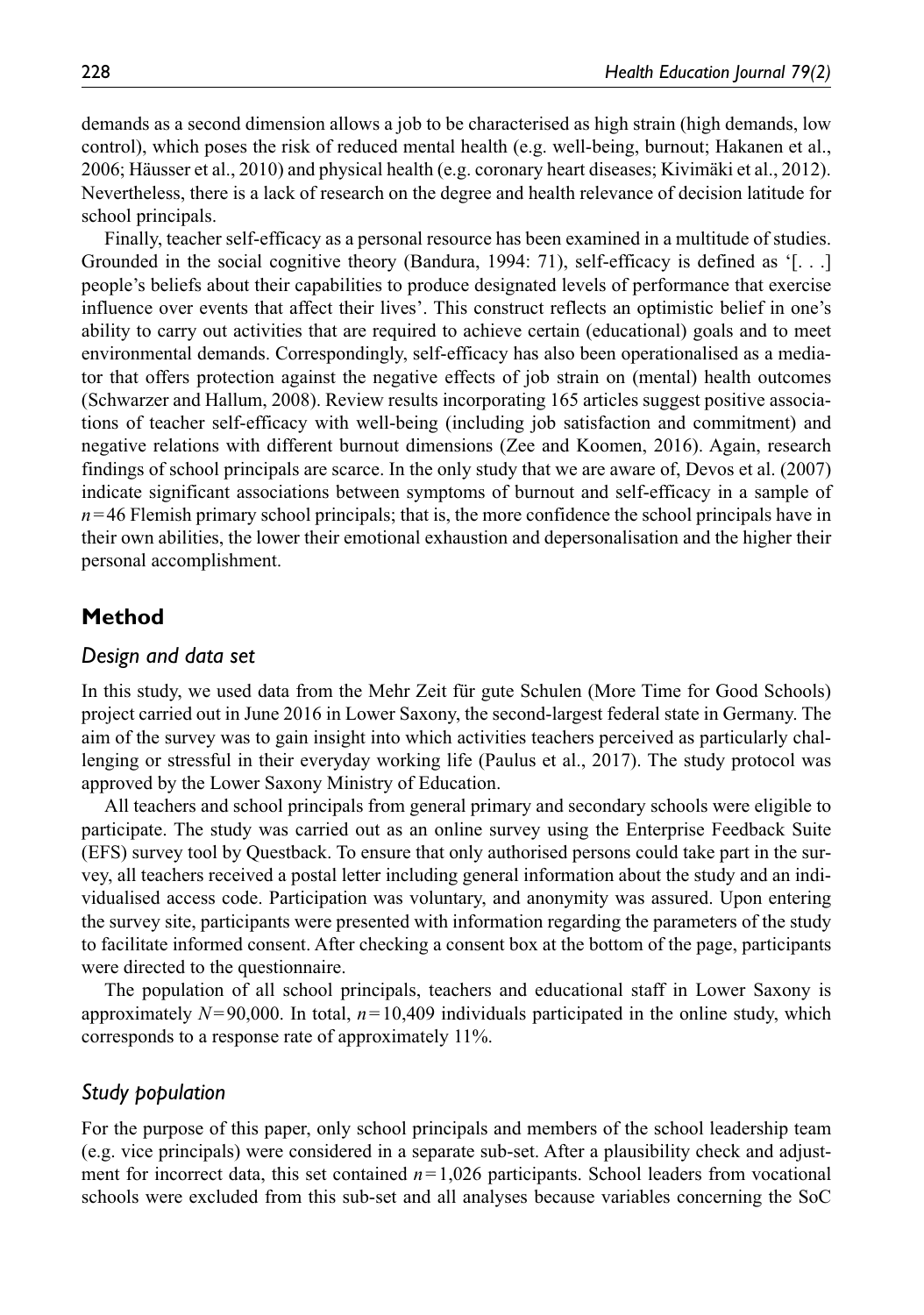| Item            | Category         | Percentage (%) | Frequency |  |  |
|-----------------|------------------|----------------|-----------|--|--|
| Gender          | Male             | 38.2           | 392       |  |  |
|                 | Female           | 61.8           | 634       |  |  |
| Age             | $\leq$ 39 years  | 12.0           | 123       |  |  |
|                 | 40-49 years      | 29.7           | 304       |  |  |
|                 | 50-59 years      | 35.1           | 359       |  |  |
|                 | $\geq 60$ years  | 23.2           | 238       |  |  |
| Work experience | $\leq 4$ years   | 31.9           | 327       |  |  |
|                 | 5-15 years       | 43.8           | 449       |  |  |
|                 | $\geq 16$ years  | 24.4           | 250       |  |  |
| Type of school  | Primary school   | 60.7           | 623       |  |  |
|                 | Secondary school | 39.3           | 403       |  |  |

**Table 1.** Characteristics of study participants (*n*=1,026).

were assessed differently, preventing comparability of the results. The majority of the sample was women (61.8%) and from primary schools (60.7%; Table 1). More than half of the respondents (58.3%) were 50years of age and older (including 23% of school leaders with 60years of age or older). According to the age distribution, the majority of respondents (68%) had work experience (as school principals or other school managers) of at least 5years.

# *Measures*

Based on the theoretical and empirical background, SoC, decision latitude and self-efficacy were used as independent variables that reflected individual and organisational resources. In contrast to existing generic instruments, this study attempted to capture the SoC with regard to specific work activities of school leaders. Hence, a working group including researchers and educational practitioners identified 18 work tasks that specifically reflected the responsibilities of German school principals.

Based on the concept of salutogenesis, each task was formulated as an incomplete sentence that could be rated with regard to comprehensibility ('. . . in which I can understand what is expected from me'), manageability ('. . . which I can handle well') and meaningfulness ('. . . which makes sense for my educational work') on a 4-point Likert-type scale  $(1 = 'not true' to 4 = 'true')$ . The tasks were clustered into four topic areas:

- Personal development (6 tasks, for example, 'Visiting and guiding teachers in the classroom are activities . . .');
- Cooperation and collaboration (3 tasks, for example, 'Communicating with the school authority is an activity . . .');
- Administration (6 tasks, for example, 'Managing the budget is an activity . . .');
- Concept development (3 tasks, for example, 'Developing a concept for data protection and data security is an activity . . .').

The internal consistency (Cronbach's alpha) of the four scales was acceptable to good  $(0.71 \le \alpha \le 0.85)$ . Decision latitude as an organisational resource was assessed using a four-item scale developed from the questionnaire on the work situation in schools (FASS; Kaempf and Krause, 2004). An example item is, 'I can decide for myself how I do my job'. All items were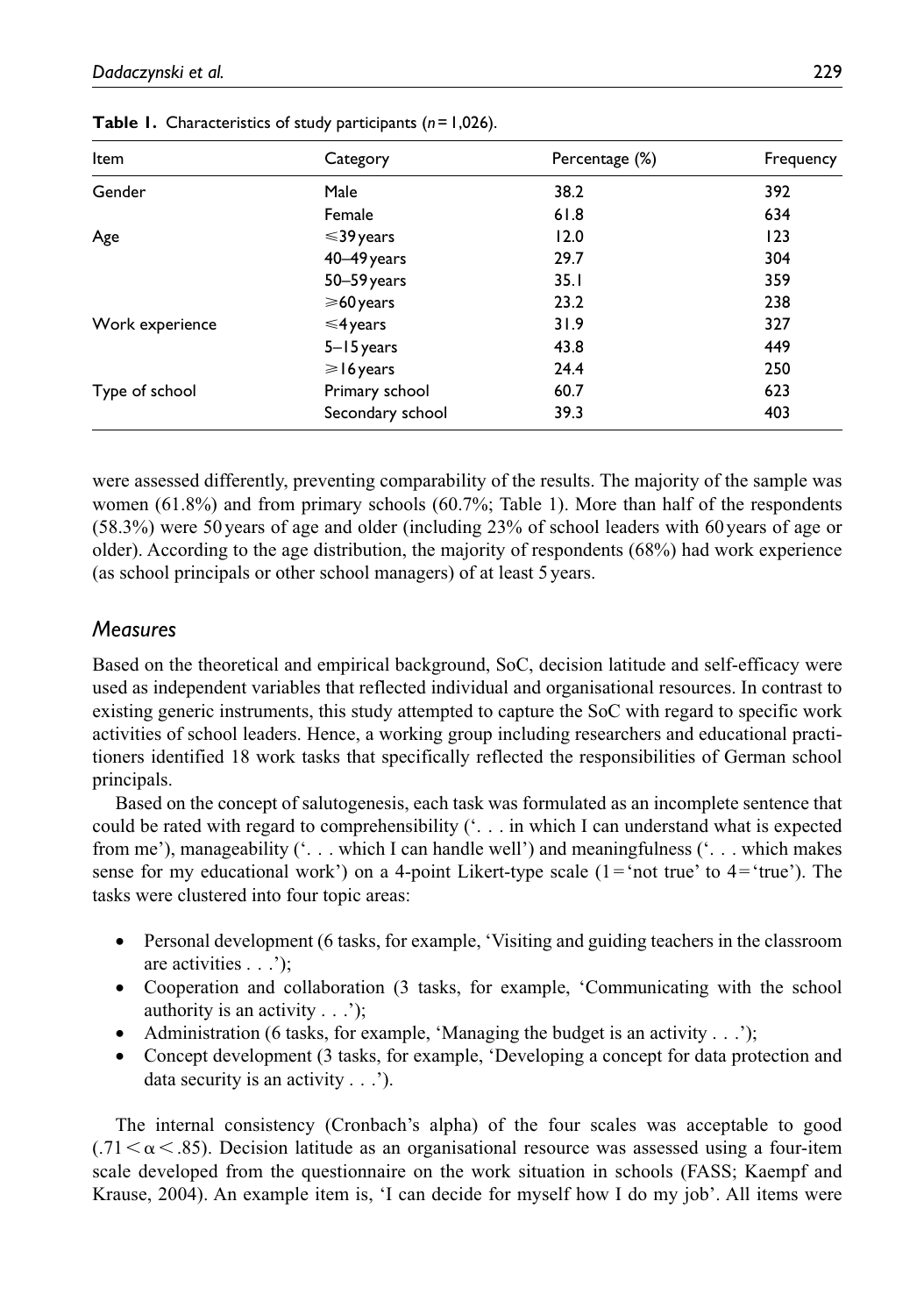rated on a 5-point Likert-type scale from 1 ('not true') to 5 ('completely true'). The internal consistency (Cronbach's alpha) for this scale was .57. According to Loewenthal (2001), Cronbach's alpha coefficients of approximately .60 can be considered acceptable for scales containing fewer than 10 items.

To assess perceived self-efficacy, we used the teacher self-efficacy scale developed by Schmitz and Schwarzer (2000). This scale contains 10 items, for example, 'I can also impose innovations on skeptical colleagues'. All items were rated on a 5-point Likert-type scale from 1 ('not true') to 7 ('completely true'). The internal consistency (Cronbach's alpha) value was .83.

For the purpose of this study, general health, irritation and job satisfaction served as dependent variables. General health was assessed with one item based on the German version of the Copenhagen Psychosocial Questionnaire (COPSOQ; Nübling et al., 2012): 'How do you describe your overall health status?' The item was rated on a 7-point scale ranging from 1 ('excellent') to 5 ('bad').

To assess subjective emotional and cognitive demands resulting from work, a scale to measure irritation was used (Mohr et al., 2005). Irritation is seen as a mediator between acute stress and mental disorders, and severe levels of irritation are therefore considered to impair mental health. The scale comprises eight items, for example, 'It's hard for me to switch off after work'. All items were rated on a 7-point Likert-type scale from 1 ('not true') to 5 ('completely true'). The internal consistency (Cronbach's alpha) value was .87.

Job satisfaction was assessed with one item from the German version of the COPSOQ (Nübling et al., 2012): 'Considering all circumstances, how satisfied are you with your overall job situation?' The item was rated on a 4-point scale from 1 ('very dissatisfied') to 4 ('very satisfied').

#### *Statistical analysis*

To test the assumed factorial structure of the task-based SoC items, we conducted a confirmatory factor analysis. Based on a suggestion on fit indices (Schermelleh-Engel et al., 2003), the proposed four-factor model revealed an acceptable model fit,  $\chi^2(129) = 729.60$  ( $p < .01$ ),  $\chi^2/df = 5.66$ , comparative fit index (CFI) = .91, root mean square error of approximation  $(RMSEA) = 0.02$ . Compared to a single-factor model, the model also showed a significantly better model fit,  $\chi^2(135) = 1,144.65$   $(p < .01)$ ,  $\chi^2/df = 8.48$ , CFI = .85, RMSEA = .03,  $\Delta \chi^2$  = 415.05,  $\Delta df$  = 6, *p* < .01.

In addition to univariate and bivariate analysis, we conducted stepwise linear regressions for each of the three outcome variables. Age, sex, years of work experience and type of school were included as control variables in the first step. In the second step, self-efficacy and decision latitude were added as predictors. In the third step, the four factors of task-based SoC (development, cooperation, administration and concepts) were added as final predictors. All analyses were carried out with IBM SPSS and its structural equation software AMOS.

# **Results**

With regards to the independent variables, fairly high mean values could be found for decision latitude (*M*=3.09, *SD*=.50) and self-efficacy (*M*=3.04, *SD*=.48). Principals from secondary schools reported significantly higher self-efficacy,  $t(df=732, 21)=-3.09$ ,  $p < .05$ , and decision latitude,  $t(df=837, 02)=-3.09, p<.05$ , whereas gender but no age differences could be found for selfefficacy, with higher values for female principals,  $t(df=958) = -2.14$ ,  $p < .05$ . For task-based SoC, the highest values could be found for the dimensions cooperation (*M*=3.26, *SD*=.52) and development  $(M=2.97, SD=.55)$ . While male principals reported higher values for the SoC dimension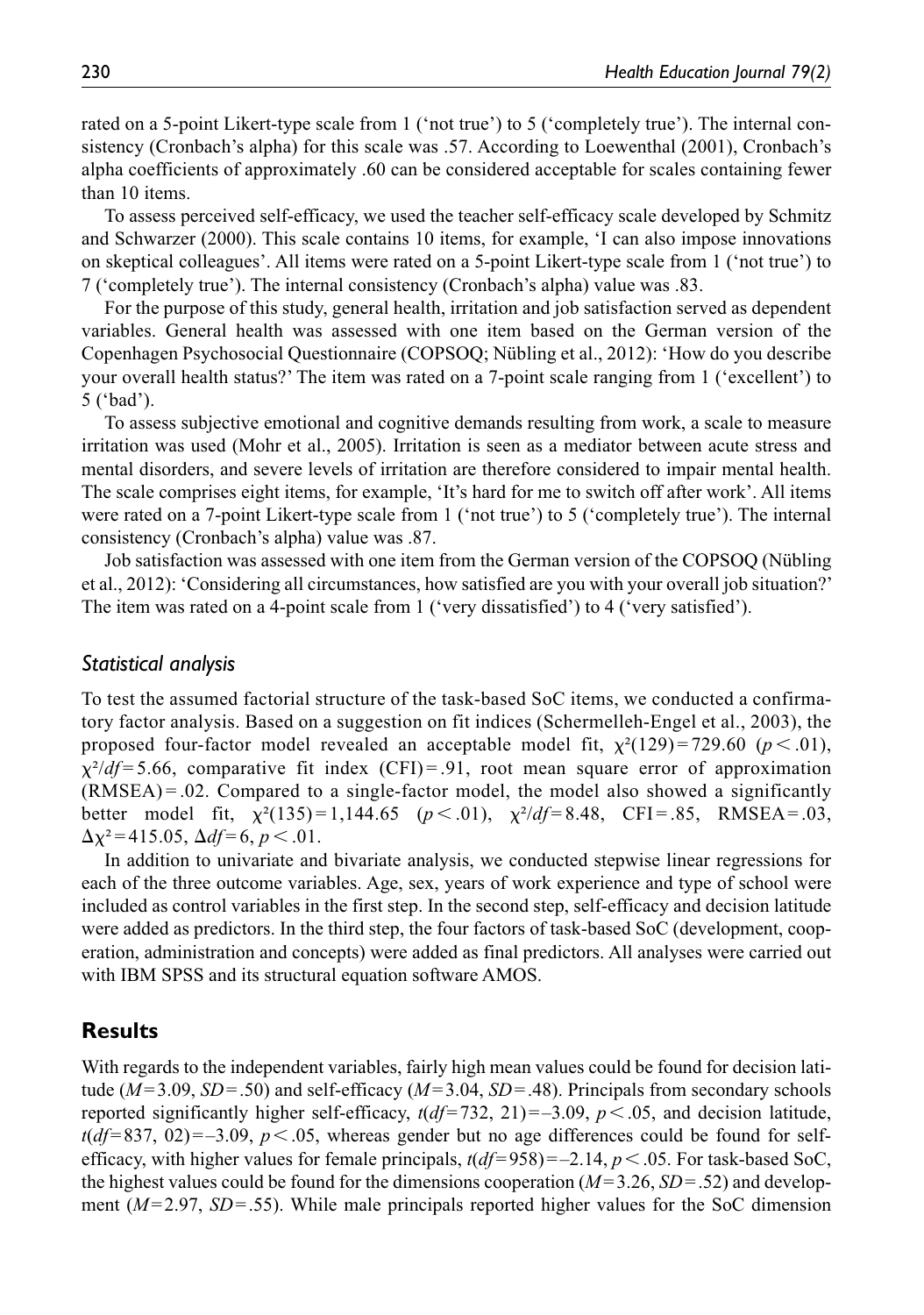| .                    |      |      |         |                                                                              |         |         |         |        |       |            |       |
|----------------------|------|------|---------|------------------------------------------------------------------------------|---------|---------|---------|--------|-------|------------|-------|
|                      | м    | SD   |         | 2                                                                            | 3       | 4       | 5       | 6      |       | 8          | 9     |
| I. Development       | 2.97 | 0.55 | (.84)   |                                                                              |         |         |         |        |       |            |       |
| 2. Cooperation       | 3.26 | 0.52 | .70**   | (.71)                                                                        |         |         |         |        |       |            |       |
| 3. Administration    | 2.66 | 0.56 | .68**   | .60**                                                                        | (.85)   |         |         |        |       |            |       |
| 4. Concepts          | 2.54 | 0.65 | $.57**$ | .49**                                                                        | $.67**$ | (.77)   |         |        |       |            |       |
| 5. Self-efficacy     | 3.04 | 0.48 | .37**   | $.26**$                                                                      | .28**   | $.25**$ | (.83)   |        |       |            |       |
| 6. Decision latitude | 3.09 | 0.50 | $.24**$ | .18**                                                                        | $.22**$ | $.15**$ | $.37**$ | (.57)  |       |            |       |
| 7. General health    | 2.96 | 0.85 | $.14**$ | $.15**$                                                                      | . I 7** | $.08*$  | .20**   | $25**$ | $-a$  |            |       |
| 8. Job satisfaction  | 2.61 | 0.70 | $.26**$ | .25 **                                                                       | $.27**$ | .19**   | $.34**$ | .29**  | .38** | $\equiv$ a |       |
| 9. Irritation        | 3.88 | 1.34 |         | $-0.20***$ $-0.22***$ $-0.24***$ $-0.19***$ $-0.26***$ $-0.15***$ $-0.50***$ |         |         |         |        |       | $-.41***$  | (.87) |

**Table 2.** Means, standard deviations and correlations (*n*=1,028).

Internal consistency  $(\alpha)$  estimates are on the diagonal.

alnternal consistency not available for one-item scales.

 $*_p$  < .05;  $*_p$  < .01 (two-tailed tests).

administration,  $t(df=953)=2.96$ ,  $p<.01$ ; principals from secondary schools showed a higher SoC for development, *t*(*df*=655, 56)=–5.06, *p*<.001; cooperation, *t*(*df*=894)=–5.28, *p*<.001; and administration,  $t(df=899) = -7.26$ ,  $p < .001$ . Moreover, compared to the youngest age group (≤39 years) school principals aged 60 years or older reported significantly higher levels of SoC for development.  $F(df=957, 3)=3.89, p < .01$ ; cooperation,  $F(df=943, 2)=7.36, p < .001$ ; administration,  $F(df=949, 3)=3.42, p<.05$ ; and concepts,  $F(df=930, 3)=6.01, p<.001$ .

With regards to the dependent variables, more than one quarter (27.6%) of respondents reported poor general health status ('bad' or 'less well'; *M*=2.96, *SD*=.85), and more than one third (39.2%) reported being dissatisfied or very dissatisfied with their work (*M*=2.61, *SD*=.70). While no gender and age differences could be determined for any dependent variable, principals from primary schools showed poorer health status,  $t(df=901) = -4.02$ ,  $p < .001$ , and lower work satisfaction,  $t(df=729, 13) = -3.62, p < .001$ , and were more often affected by cognitive and emotional irritation,  $t(df=904)=3.42$ ,  $p < .001$ . In addition, significant differences could be found with regard to work experience. Compared to less experienced respondents ( $\leq 4$ years), school principals with 16 or more years of working experience reported poorer health status,  $F(df=953, 2)=5.03, p<.001$ , and lower job satisfaction,  $F(df=953, 2)=3.10, p<.05$ . A summary of the means, standard deviations and correlations of all variables is shown in Table 2.

Table 3 shows a series of linear regression models predicting general health, job satisfaction and irritation. With regard to general health, only type of school as a control variable emerged as a significant predictor  $(\Delta R^2 = .03, p < .01)$ . In step 2, self-efficacy and decision latitude were significantly associated with general health and accounted for another 7.3% of the variance  $(\Delta R^2 = 0.07)$ ,  $p<.01$ ). In the final step, only the task-based SoC dimension administration proved to be a significant predictor ( $\Delta R^2 = 0.01$ ,  $p < .05$ ). In sum, all the variables together accounted for 10% of the variance of general health.

Job satisfaction, as a second dependent variable, showed a somewhat different pattern. In step 1, type of school, sex and age were significant predictors (Δ*R*2=.03, *p*<.01). Controlling for these, school and sociodemographic factors, self-efficacy and decision latitude accounted for another 14% in the second step ( $\Delta R^2 = 0.14$ ,  $p < 0.01$ ). When all task-based SoC dimensions were entered in the third step, the dimensions of cooperation and administration contributed significantly to the prediction  $(\Delta R^2 = 0.02, p < 0.001)$ . In total, all the model variables accounted for 18% of the variance in job satisfaction.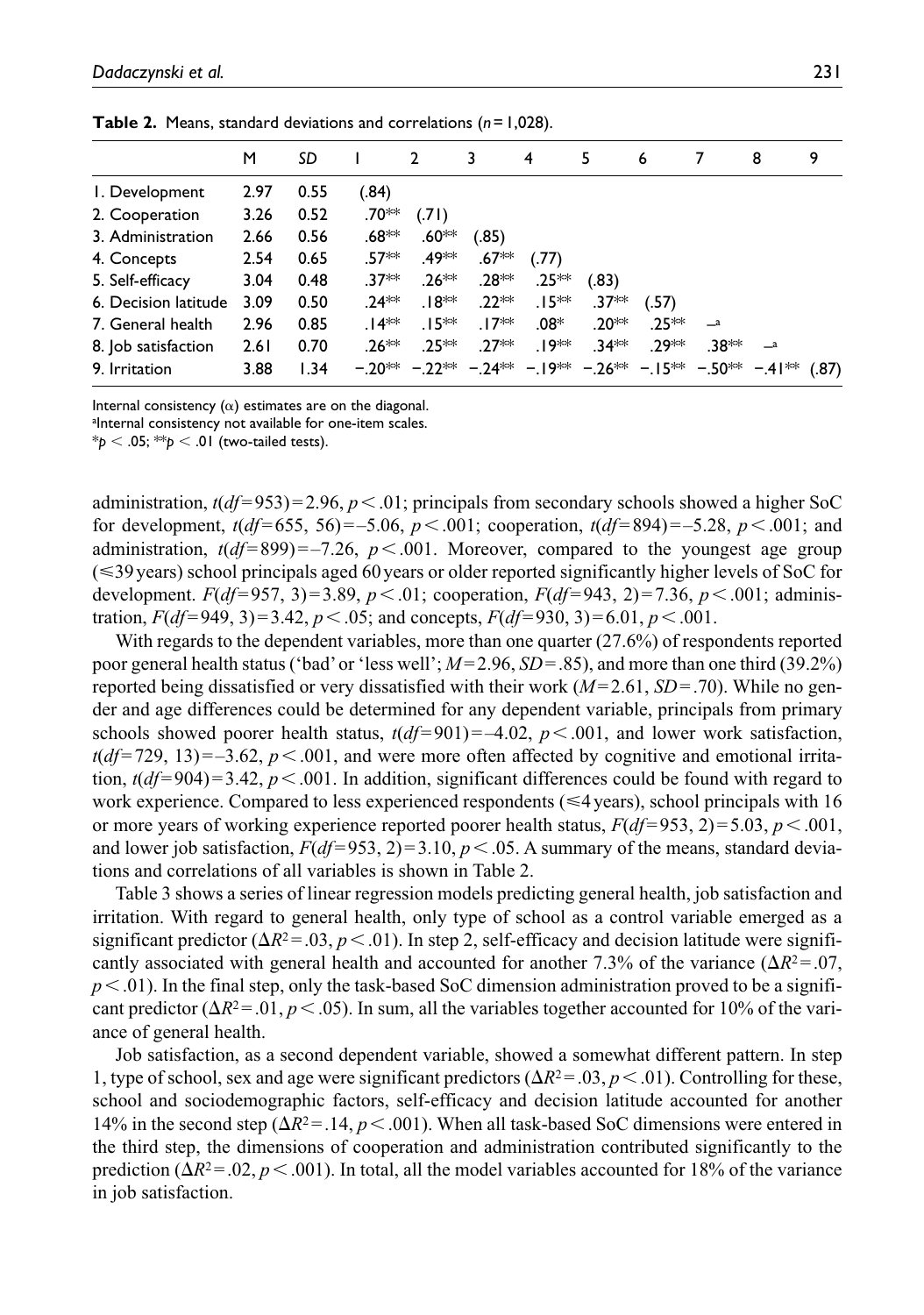| <b>Outcomes</b>           |                      | General health |                      | Job satisfaction | <b>Irritation</b>    |          |  |  |
|---------------------------|----------------------|----------------|----------------------|------------------|----------------------|----------|--|--|
| Predictors                | B(SE)                | β              | B(SE)                | β                | B(SE)                | B        |  |  |
| Step 1: control variables |                      |                |                      |                  |                      |          |  |  |
| Age                       | .00(.00)             | $-.03$         | .01(.00)             | .09*             | $-.01$ (.01)         | $-.09*$  |  |  |
| Sex                       | $-.06(.06)$          | $-.04$         | .11(.05)             | $.08*$           | $-.05(.10)$          | $-.02$   |  |  |
| Work experience           | .00(0.01)            | $-.03$         | $-.01$ (.00)         | $-.07$           | .01(.01)             | .04      |  |  |
| Type of school            | .28(.06)             | $.16**$        | .21(.05)             | $.14**$          | $-.35(.10)$          | $-.13**$ |  |  |
| Step 2: work resources    |                      |                |                      |                  |                      |          |  |  |
| Self-efficacy             | .21(.06)             | $.  ^*$        | .40(.05)             | $.26**$          | $-.77$ (.10)         | $-.26**$ |  |  |
| Decision latitude         | .38(.06)             | .22**          | .30(0.05)            | $.21**$          | $-.31(.09)$          | $-11**$  |  |  |
| Step 3: task-based SoC    |                      |                |                      |                  |                      |          |  |  |
| Development               | $-.09(.08)$          | $-.06$         | .03(0.07)            | .02              | .18(.13)             | .08      |  |  |
| Cooperation               | .13(0.08)            | .08            | .12(0.06)            | .09*             | $-.23(.12)$          | $-.09$   |  |  |
| Administration            | .18(0.08)            | $.12*$         | .14(0.06)            | $ 1 ^*$          | $-.33(.13)$          | $-14*$   |  |  |
| Concepts                  | $-.09(.06)$          | $-.07$         | $-.04(.05)$          | $-.03$           | $-.02(.09)$          | $-.01$   |  |  |
| Corr. $R^2$               | .10**                |                | .18**                |                  | $.13**$              |          |  |  |
| F(df)                     | $F(10, 857) = 10.50$ |                | $F(10, 856) = 19.91$ |                  | $F(10, 857) = 13.85$ |          |  |  |

**Table 3.** Regression analysis (*n*=1,026).

SoC: sense of coherence.

\**p*<.05; \*\**p*<.01 (two-tailed tests).

Finally, age and type of school proved to be significant control factors in predicting cognitive and emotional irritation ( $\Delta R^2 = 0.02$ ,  $p < .001$ ). Again, self-efficacy and decision latitude served as strong predictors that together accounted for 10% of the total variance (Δ*R*2=.10, *p*<.001). In the third step, only the task-based SoC dimension administration emerged as a significant predictor  $(\Delta R^2 = 0.02, p < 0.001)$ . Here, all variables together explained 13% of the variance in cognitive and emotional irritation.

# **Discussion**

As the result of educational reforms worldwide, the school principal's role has changed substantially. It is argued that these changes contribute to the experience of stress, which in turn increases the likelihood of negative effects on mental and physical health. Moreover, increasing job demands and responsibilities can be regarded as a cause of the shortage of school principals and a possible reason for early retirement (Dicke et al., 2018).

Although there has been a growing interest in research on the health of school principals recently, little is known about the availability of health-related resources and its association with health indicators. Based on widely recognised theories of work psychology and health science, the SoC and self-efficacy as individual resources and decision latitude as an organisational resource were investigated in a sample of 1,026 German school principals. The results revealed fairly high levels of self-efficacy and decision latitude, with significantly higher values found for school leaders in secondary schools. Compared to studies using the same self-efficacy instrument, it seems that school principals in general have a higher self-efficacy than teachers (Schmitz and Schwarzer, 2000; Schwarzer and Hallum, 2008).

With regards to health outcomes, primary school principals reported a lower health status and work satisfaction and higher emotional and cognitive irritation. While the number of studies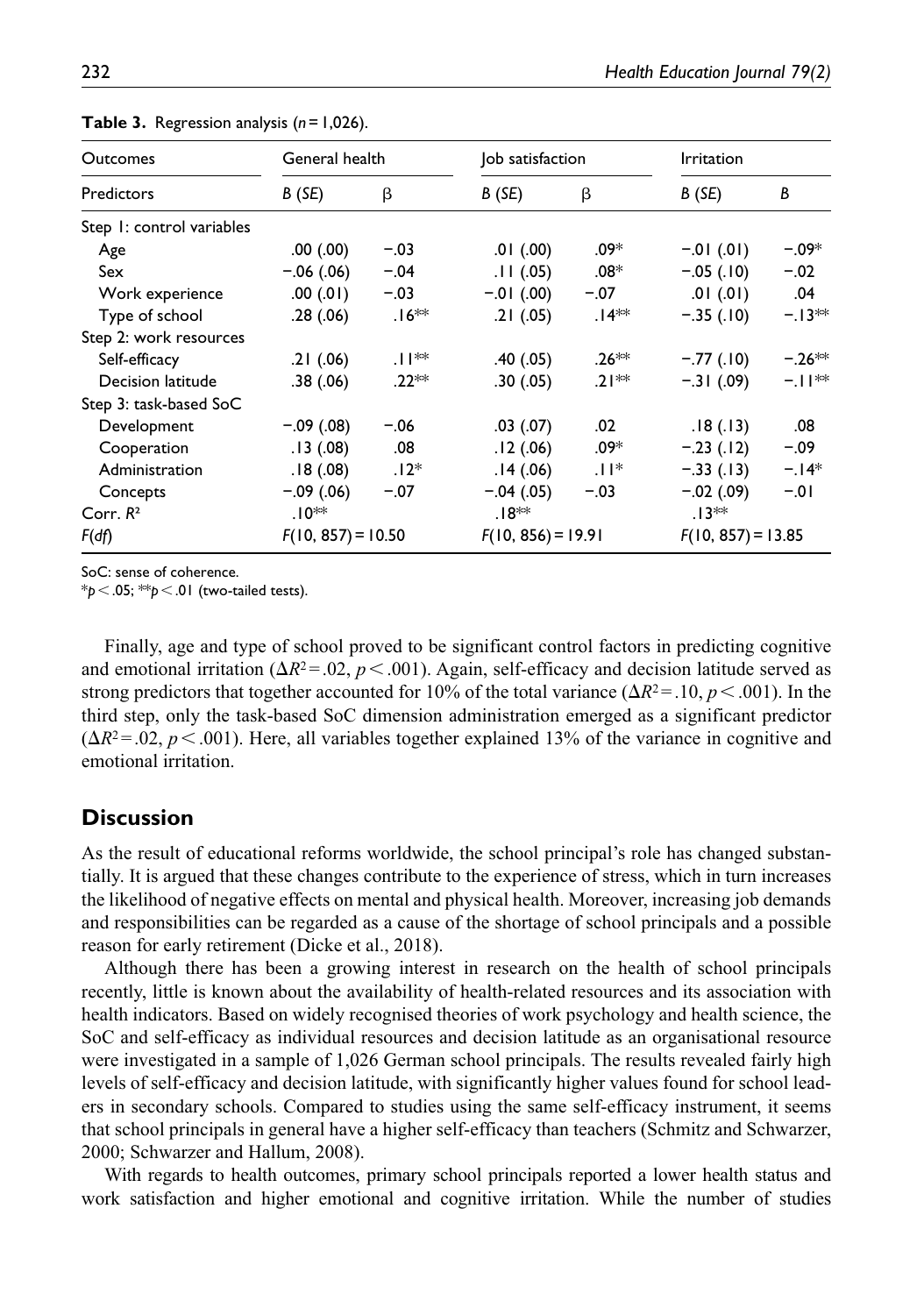is limited, results from the UK also indicated that compared to secondary schools, principals from primary schools had lower psychological well-being (Phillips et al., 2008). Considering work-related resources, our study results revealed that decision latitude is highly associated with general health, whereas self-efficacy served as the strongest predictor for irritation and job satisfaction. These results confirm the high importance of individual and organisational resources for health reported in other studies (e.g. Schwarzer and Hallum, 2008; Stansfeld and Candy, 2006). In accordance with the 'active job' hypothesis of the demand–control model, high job demands do not necessarily result in high psychological strains when individuals have sufficient control over their work tasks. Based on study findings indicating high job demands for German school principals (Dadaczynski, 2014), decision latitude should be strengthened especially for primary school principals.

Although comparatively high in the present study, further measures should also be taken to increase and maintain self-efficacy of school principals. Currently, there is no comprehensive, ongoing training for the work as a school principal in Germany. Teachers undergo one-off further training before taking up their leadership position, but the nature of this varies substantially between federal states. The qualification in Lower Saxony comprises 25days, which are organised into courses of 3–5days. In addition to this initial training, accompanying measures (e.g. mentoring and supervision) are needed to strengthen school leaders' confidence in their professional abilities and mastery skills.

Compared to self-efficacy and decision latitude, all SoC dimensions accounted for only a small proportion of the variance in all dependent variables. Studies testing the main effects of the general SoC or the work-related SoC observed more variance in health outcomes (e.g. fatigue, psychological distress, work engagement), partially even after controlling for work characteristics (Kinman, 2008; Van der Westhuizen, 2018). Compared to a more general orientation towards one's life or the general working situation, our study focused on very concrete working tasks of school principals. Based on the unidimensionality of the SoC concept, we did not differentiate between the components of comprehensibility, manageability and meaningfulness. Instead, the 18 work activities were categorised into four groups on the basis of confirmatory factor analysis. Our study results show lower mean values for SoC with administrative and conceptual tasks across all principals, especially for primary school principals. Moreover, SoC in administrative activities proved to be a significant predictor across all outcome variables. Given the fact, that all school principals were teachers prior to their leadership position with their main experience in curriculum teaching, it is not surprising that the SoC in management-oriented activities is lower. As significant age differences could be identified, a learning effect with increasing age can be assumed.

To our knowledge, this is the first study to adapt the general SoC construct to the specific working situation of school leaders. Due to its specific focus, the results of the task-based SoC could be used for the development of specific support measures (e.g. continuous training, strength-oriented distribution of tasks within the school leadership team and beyond; Tian et al., 2016). Moreover, the concept of salutogenetic leadership might be useful as a further starting point for the development of health promoting interventions (Harazd et al., 2009). This concept includes a series of questions that help school principals to reflect on the quality of information and communication processes in the school (e.g. Have I provided a rational or pointed out the meaningfulness of my decisions?). Vice versa, this concept could also be applied by school authorities in their role as superior for school principals (e.g. Have school authorities provided a rational or pointed the meaningfulness of their instructions for the school principals?)

#### *Limitations and strengths*

Despite several strengths (e.g. the sample size and the participatory development of the study in cooperation with the Ministry of Education and educational practitioners), several limitations of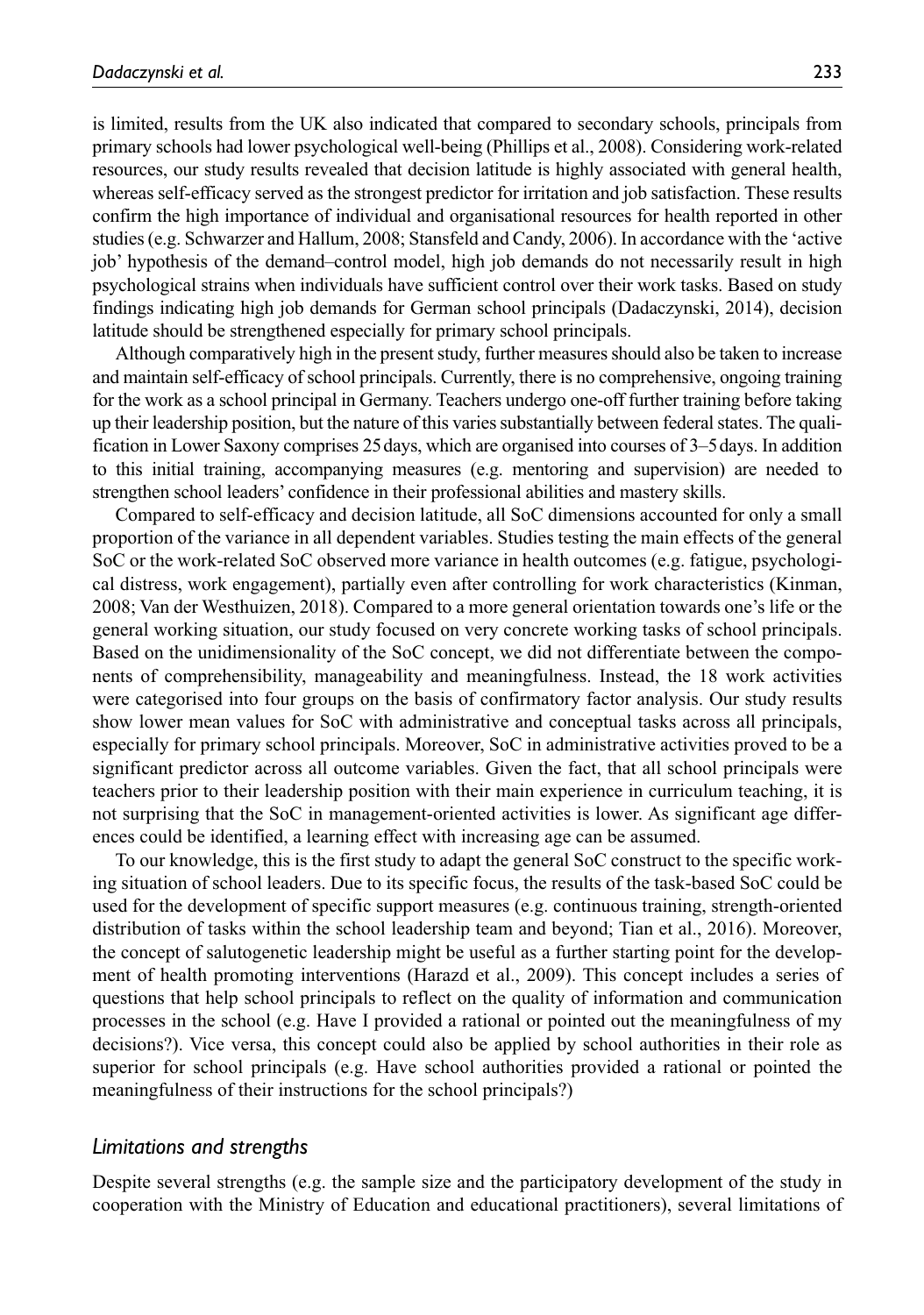this study should be recognised. First, the sample is not representative and the results cannot be generalised to the whole population of school principals in Lower Saxony. Second, based on the cross-sectional design of this study, the results concerning the association between individual and work-related resources and health/work satisfaction can not be interpreted as causal relationships. Third, two of the dependent variables (health status and work satisfaction) were assessed using single items, and it can be argued that the use of only one item reduces validity and reliability. However, study findings support the reliability and validity of single-item measures of work satisfaction and self-rated health (Dolbier et al., 2005; Scheidt-Nave et al., 2012).

# **Conclusion**

In summary, our results show that a considerable proportion of school principals are affected by low health status and low job satisfaction. Given that school leaders are of crucial importance to their entire school, this professional group should be placed more firmly at the focus of school health education and school health promotion. There is a particular need for health promotion measures for primary school principals, who have the least resources and the lowest health status. Moreover, as health is the result of an interplay of demands and resources that can mitigate or even compensate for the negative effects of stress and strains, more complex study designs including both of these aspects are required. However, compared to teachers, there is a lack of complex and specific instruments for assessing psychosocial resources and risks for the occupational group of school principals (see Dicke et al., 2018, for an exception).

# **Authors' note**

Kevin Dadaczynski is also affiliated with Center for Applied Health Sciences, Leuphana Universität Lüneburg, Lüneburg, Germany.

# **Funding**

The author(s) disclosed receipt of the following financial support for the research, authorship, and/or publication of this article: The authors received funding for the project "Mehr Zeit für gute Schulen" from the Lower Saxony Ministry of Education.

# **ORCID iD**

Kevin Dadaczynski **<https://orcid.org/0000-0002-7367-5362>** 

# **References**

- Albertsen K, Nielsen ML and Borg V (2001) The Danish psychosocial work environment and symptoms of stress: The main, mediating and moderating role of sense of coherence. *Work & Stress* 15: 241–253.
- Antonovsky A (1987) *Unraveling the Mystery of Health: How People Manage Stress and Stay Well*. San Francisco, CA: Jossey-Bass.
- Arvidsson I, Håkansson C, Karlson B, et al. (2016) Burnout among Swedish school teachers A crosssectional analysis. *BMC Public Health* 16(1): 823.
- Bandura A (1994) Self-efficacy. In: Ramachaudran VS (ed.) *Encyclopedia of Human Behavior*. New York: Academic Press, pp. 71–81.
- Bauer GF, Vogt K, Inauen A, et al. (2015) Work-SoC-Entwicklung und Validierung einer Skala zur Erfassung des arbeitsbezogenen Kohärenzgefühls. *Zeitschrift für Gesundheitpsychologie* 23: 20–30.
- Beausaert S, Froehlich DE, Devosa C, et al. (2016) Effects of support on stress and burnout in school principals. *Educational Research* 58: 347–365.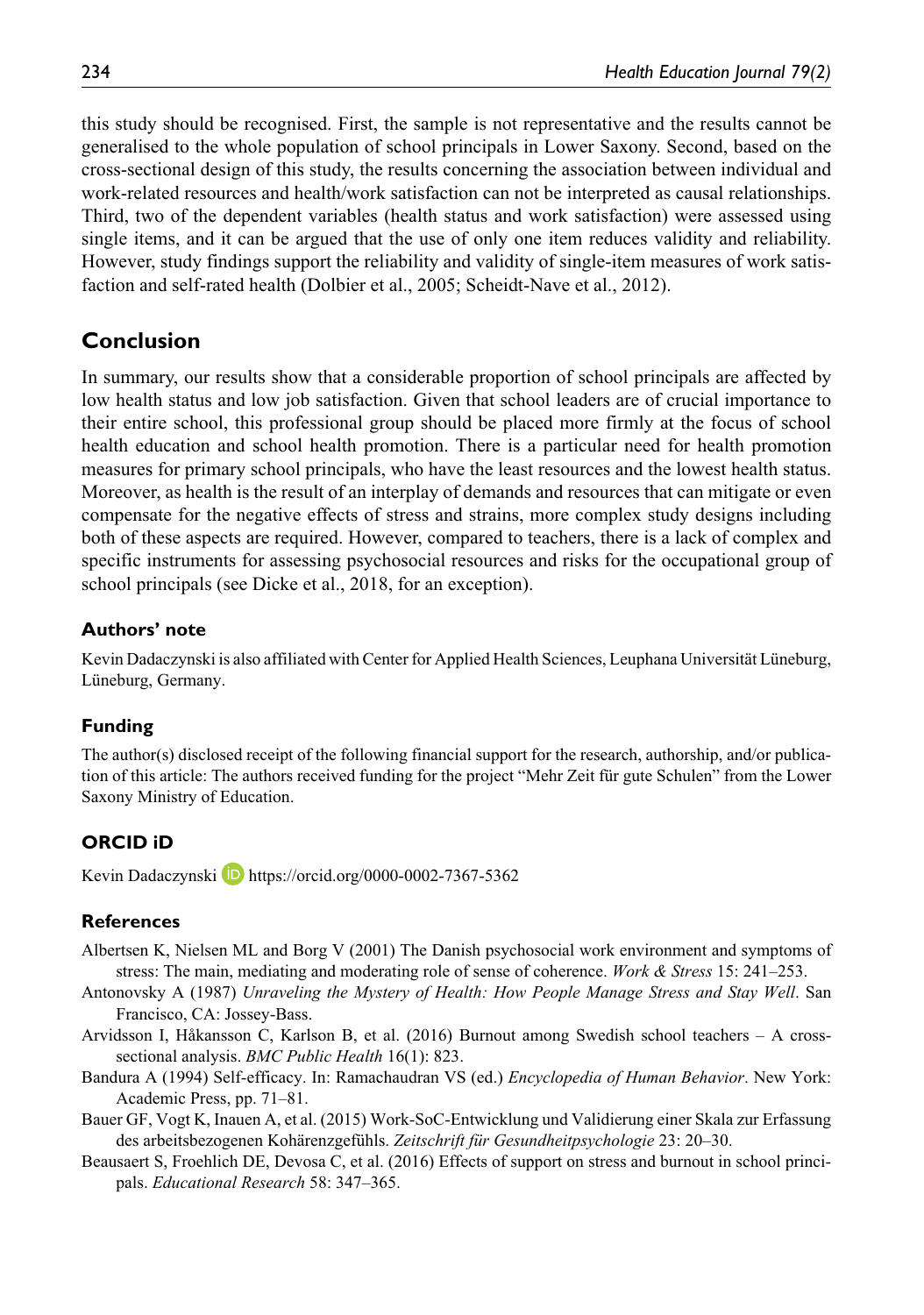- Chaplain RP (2001) Stress and job satisfaction among primary headteachers: A question of balance? *Educational Management & Administration* 29: 197–215.
- Dadaczynski K (2014) *Schulleitung und Gesundheit: Zur gesundheitlichen Lage von Schulleitungen in NRW* (Prävention in NRW; Band 53). Düsseldorf: Unfallkasse Nordrhein-Westfalen.
- Dadaczynski K and Paulus P (2015) Healthy principals–healthy schools? A neglected perspective to school health promotion. In: Simovska V and McNamara PM (eds) *Schools for Health and Sustainability*. Dordrecht: Springer, pp. 253–273.
- Dadaczynski K and Paulus P (2016) Wohlbefinden von Schulleitungen in Deutschland: Ausprägungen und Zusammenhänge mit Arbeit und Gesundheit. *Prävention und Gesundheitsförderung* 11: 171–176.
- Darmody M and Smyth E (2016) Primary school principals' job satisfaction and occupational stress. *International Journal of Educational Management* 30: 115–128.
- Devos G, Bouckenooghe D, Engels N, et al. (2007) An assessment of well-being of principals in Flemish primary schools. *Journal of Educational Administration* 45: 33–61.
- Dewa SC, Dermer SW, Chau N, et al. (2009) Examination of factors associated with the mental health status of principals. *Work* 33: 439–448.
- Dicke T, Marsh HW, Riley P, et al. (2018) Validating the Copenhagen Psychosocial Questionnaire (COPSOQ-II) using set-ESEM: Identifying psychosocial risk factors in a sample of school principals. *Frontiers in Psychology* 9: 584.
- Dolbier CL, Webster JA, McCalister KT, et al. (2005) Reliability and validity of a single-item measure of job satisfaction. *American Journal of Health Promotion* 19(3): 194–198.
- Eriksson M and Lindström B (2006) Antonovsky's sense of coherence scale and the relation with health: A systematic review. *Journal of Epidemiology & Community Health* 60(5): 376–381.
- Friedman IA (2001) Burnout in school principals: Role related antecedents. *Social Psychology of Education* 5: 229–251.
- Fuller K and Stevenson H (2019) Global education reform: Understanding the movement. *Educational Review* 71(1): 1–4.
- Grissom JA, Loeb S and Mitani H (2015) Principal time management skills: Explaining patterns in principals' time use, job stress, and perceived effectiveness. *Journal of Educational Administration* 53: 773–793.
- Hakanen JJ, Bakker AB and Schaufeli WB (2006) Burnout and work engagement among teachers. *Journal of School Psychology* 43(6): 495–513.
- Harazd B, Gieske M and Rolff H-G (2009) *Gesundheitsmanagement in der Schule. Lehrergesundheit als Aufgabe der Schulleitung*. Köln: LinkLuchterhand.
- Hasselhorn HM (2009) Arbeitsbedingte psychische Erschöpfung bei Lehrern im Vergleich mit anderen Berufsgruppen. In Kliebisch U and Melofski R (eds) *LehrerGesundheit. Anregungen für die Praxis*. Baltmannsweiler: Schneider Verlag Hohengehren, pp. 73–82.
- Hasselhorn HM and Nübling M (2004) Arbeitsbedingte psychische Erschöpfung bei Erwerbstätigen in Deutschland. *Arbeitsmedizin, Sozialmedizin, Umweltmedizin* 39: 568–576.
- Häusser JA, Mojzisch A, Niesel M, et al. (2010) Ten years on: A review of recent research on the Job Demand–Control (-Support) model and psychological well-being. *Work & Stress* 24(1): 1–35.
- Hoffenbartal D and Bocos M (2015) The development of a sense of coherence in teaching situations among special education pre-service teachers. *Procedia – Social and Behavioral Sciences* 209: 240–246.
- Huber SG (2004) School leadership and leadership development Adjusting leadership theories and development programs to values and the core purpose of school. *Journal of Educational Administration* 42: 669–684.
- Kaempf S and Krause A (2004) Gefährdungsbeurteilungen zur Analyse psychischer Belastungen am Arbeitsort Schule. In: Bungard W, Koop B and Liebig C (eds) *Psychologie und Wirtschaft leben – aktuelle Themen der Wirtscahftspsychologie in Forschung und Praxis*. München: Rainer Hampp, pp. 314–349.
- Kinman G (2008) Work stressors, health and sense of coherence in UK academic employees. *Educational Psychology* 28(7): 823–835.
- Kivimäki M, Nyberg ST, Batty GD, et al. (2012) Job strain as a risk factor for coronary heart disease: A collaborative meta-analysis of individual participant data. *The Lancet* 380(9852): 1491–1497.
- Loewenthal K (2001) *An Introduction to Psychological Tests and Scales*. Hove: Psychological Press.